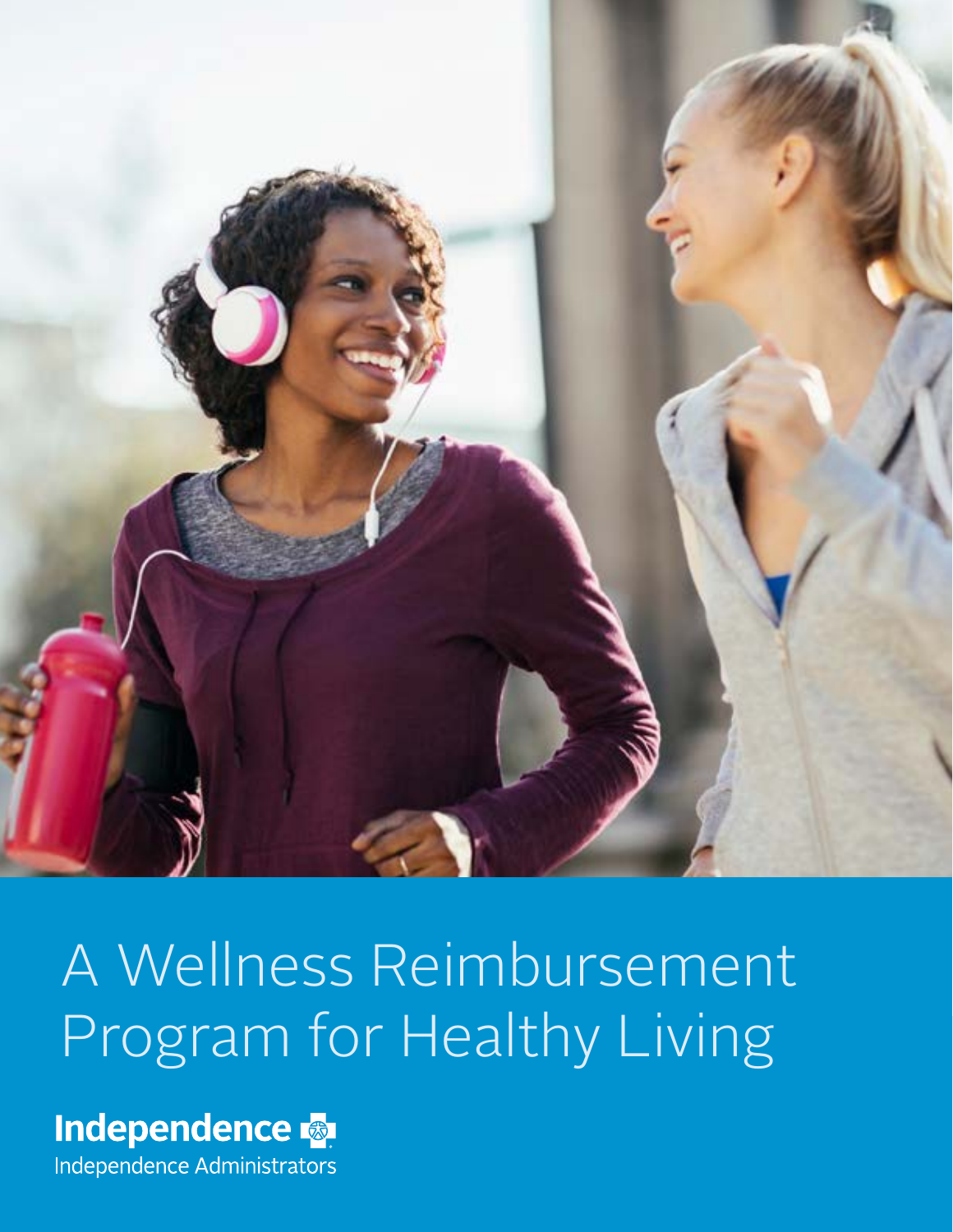### A healthy lifestyle should be rewarded

We know how important it is to maintain a healthy lifestyle for you and your family. That's why your health benefits plan includes a Wellness Reimbursement Program to encourage you and your loved ones to get healthy and stay healthy.

Whether you're looking for an affordable way to get fit, or need an extra incentive to quit smoking – the Independence Administrators Wellness Reimbursement Program can make it easier to live healthy.

Take advantage of benefits such as:

- **Weight management.** Receive up to a \$150 reimbursement when you enroll in one of the following:
	- onsite Weight Watchers® program;
	- online Weight Watchers program;
	- onsite in-network hospital based program.
- **Bicycle helmets.** Get a \$25 reimbursement when purchasing a bike helmet that meets the Consumer Product Safety Commission Standards or one that is certified by Snell Memorial Foundation.
- **Fitness reimbursement.** Whether you attend a fitness center in person or subscribe to virtual fitness programs for at-home workouts, you can **g**et reimbursed up to \$150 of your yearly fees.

Fees can include fitness club fees or subscriptions to programs that you join online - or a combination of in-person and virtual program costs when you meet all requirements.

• **Tobacco cessation incentive.** Offers 100 percent reimbursement of fees, up to \$150, when you complete a tobacco cessation program.

### How to get reimbursed

Email your requests for reimbursement to the Wellness Reimbursement Department at Healthaccountplus@ibxtpa.com

**If you have questions, call the service number on your ID card**, TTY/TDD 711.\*

You will receive reimbursement after Independence Administrators verifies your documentation.

**Please read the full eligibility requirements before submitting your requests for reimbursement.** 

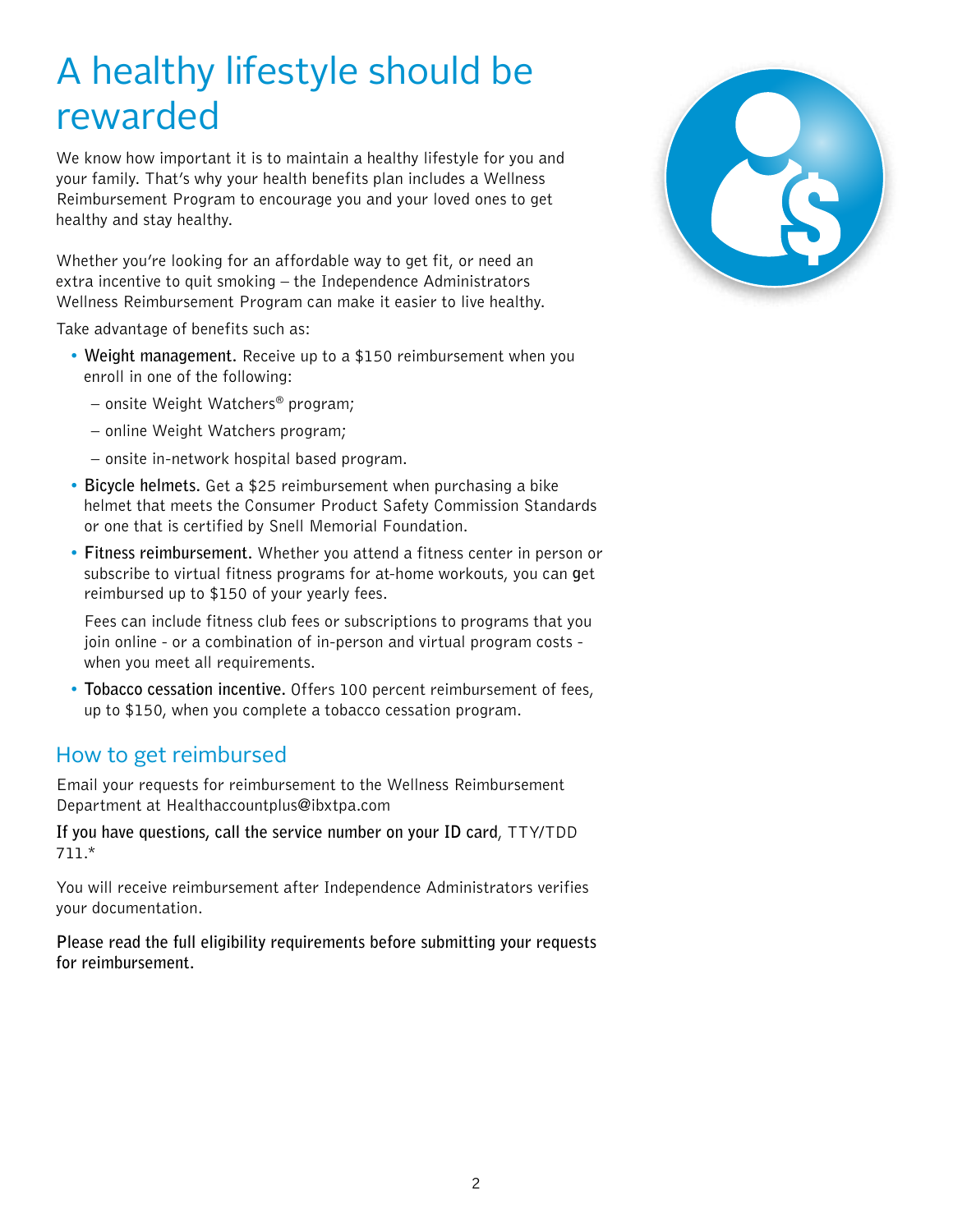### Weight management reimbursement

Get up to \$150 back.

Your Wellness Reimbursement Program can put \$150 back in your pocket if you participate in a qualified weight management program. You can attend in-person meetings through Weight Watchers or an in-network hospital based program. Or do it online at weightwatchers.com. Just follow the steps below and you'll be reimbursed for getting healthy.

### **Eligibility**

Active plan members in your health benefits plan are eligible for one reimbursement of up to \$150 per covered plan member, per 365-day period. If you participate in more than one program in a 365-day period, only one can qualify for reimbursement.

### Weight Watchers program

1. Join Weight Watchers. Find an onsite location OR join online at weightwatchers.com.

2. Your first visit counts. The 365-day period begins on the date of your first visit or the date you join online.

**3. Save receipts.** Mail your receipts or email confirmation as proof of payment.

4. Submit for reimbursement. Mail your receipts for reimbursement no later than 90 days after the end of your 365-day benefit period.

### In-network hospital based program

1. Join an in-network hospital based program. Find a program that is in-network and works best for you.

**2. Your first visit counts.** The 365-day period begins on the date of your first visit.

3. Save receipts. Be sure to provide proof of payment and participation.

4. Submit for reimbursement. Mail your receipts and proof of participation for reimbursement no later than 90 days after the end of your 365-day benefit period.

### The following items and programs are not eligible for reimbursement:

- dietary supplements
- plans that require the purchase of food products designed for use with the plan
- injections
- meal plans
- liquid meals

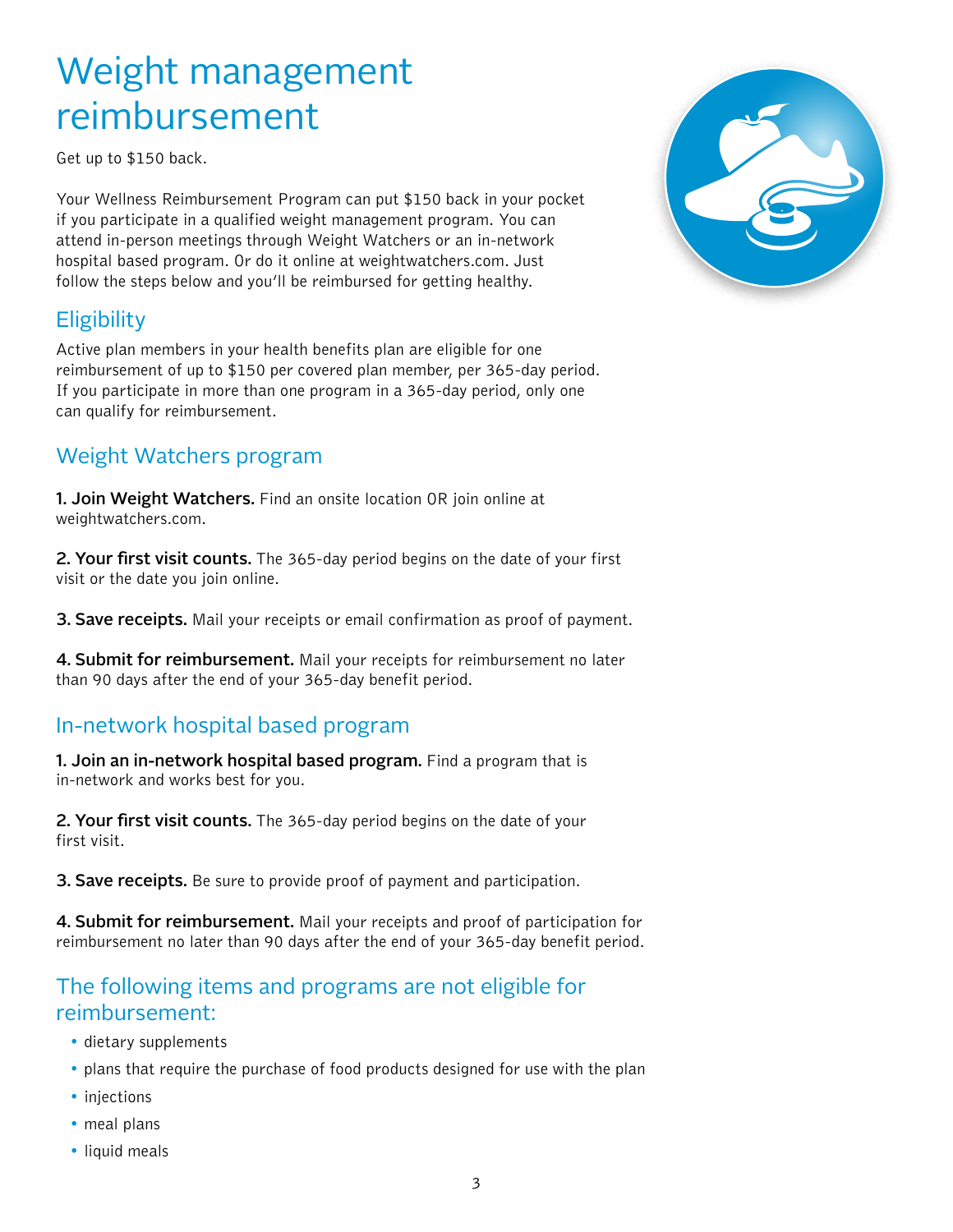## Bicycle helmets

Get \$25 back when you buy a helmet.

### Getting reimbursed is as easy as 1,2,3!

**1. Purchase a qualified bicycle helmet.** The helmet must meet the Consumer Product Safety Commission standards or be certified by the Snell Memorial Foundation.

2. Save your receipts. Be sure to save proof of purchase and proof of helmet certification, such as a tag, box, or receipt.

**3. Request your reimbursement.** Submit your receipt and helmet certification no later than 90 days after the end of your 365-day benefit period.

### **Eligibility**

Active plan members in your health benefits plan are eligible for **one reimbursement**  of up to \$25 per covered plan member, per 365-day period.

## Tobacco cessation reimbursement

Get up \$150 cash back.

### An incentive to quit

You can be reimbursed up to \$150 in any 12-month period upon confirmation of your successful completion.

### **Eligibility**

Active plan members in your health benefits plan are eligible for one reimbursement of up to \$150 per covered plan member, per 365-day period. If you participate in more than one program within a 365-day period, only one is eligible for reimbursement.

### Ready. Set. Quit!

1. Complete a tobacco cessation program. Join any in-network hospital-based program that focuses on behavior modification and provides regular support such as weekly meetings or telephone based sessions.

2. Your first visit counts. Your 365-day period starts on the date of your first visit.

**3. Request your reimbursement.** Submit documentation from the facility stating you completed the program along with proof of payment, no later than 90 days after the end of your 365-day benefit period.

### The following costs and programs are not eligible for reimbursement

- copays, coinsurance, deductibles
- hypnosis
- acupuncture





- dietary supplements
- injections
- electronic cigarettes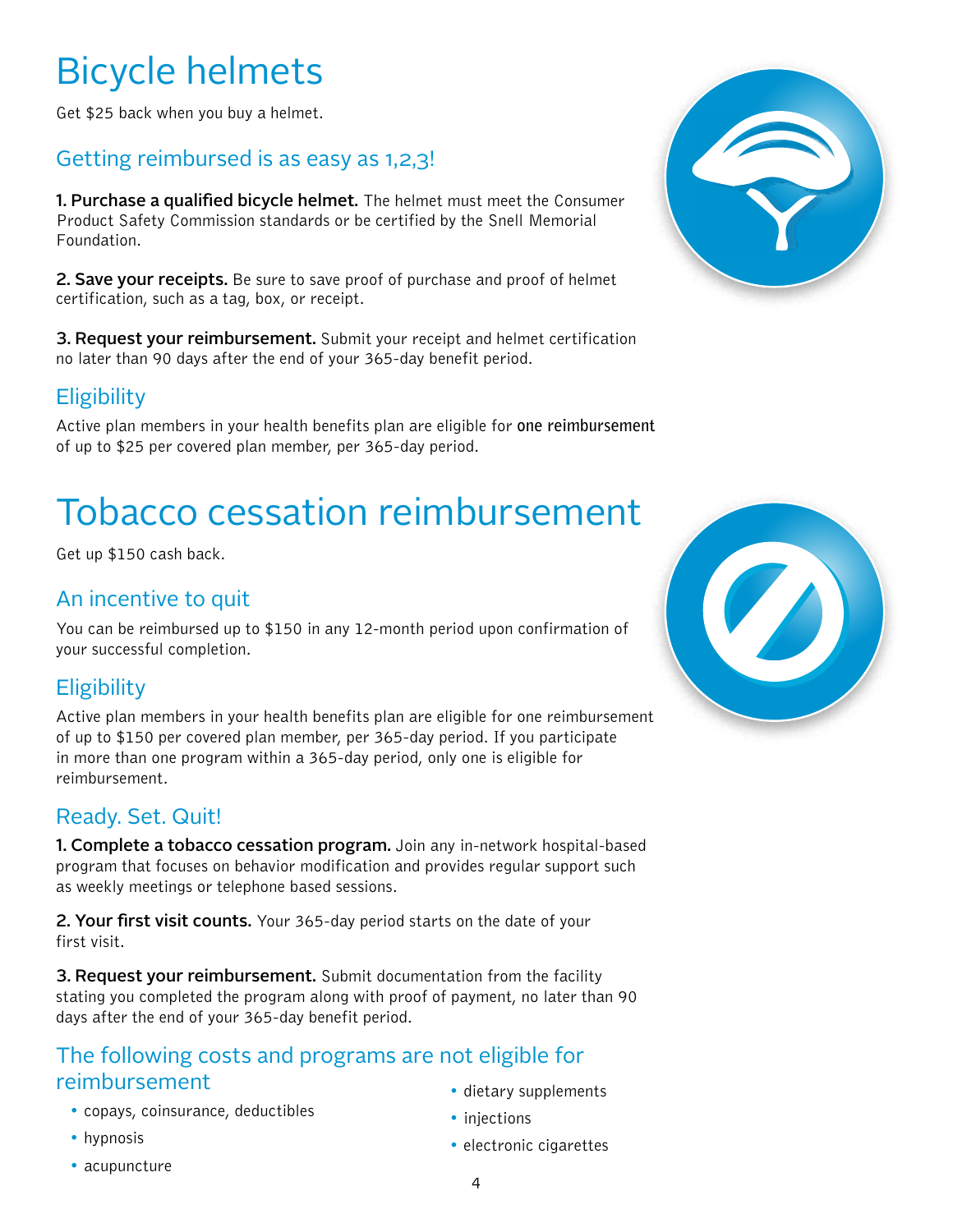### Fitness reimbursement

Join a fitness center or subscribe to virtual fitness programs for at-home workouts, complete 120 workouts, and get reimbursed.

### An incentive to stay fit

Exercise regularly and you can earn back up to \$150 per year of your gym membership fee, virtual fitness subscription, or a combination of both.

### Eligible fitness programs

#### Fitness facilities

An eligible fitness facility must be full-service and offer continuous cardiovascular, flexibility, and resistance training and classes, such as: aerobics, spinning, body sculpting, kickboxing, resistance training, free weights, treadmills, elliptical, pool for laps, track for running/walking, and cross fit in a supervised setting.

#### Virtual subscriptions for at-home workouts

Virtual subscriptions approved for participation include Peloton, Nike Training Club, MyFitnessPal, Polar, and other trackable activities that encompass a fitness facility workout.

### **Eligibility**

Active plan members in your health benefits plan are eligible for one reimbursement of up to \$150 per covered plan member, per 365-day period. You must be enrolled in the health benefits plan at the time of your reimbursement.

1. Join a gym or online subscription service**.** Choose a full-service fitness center or virtual subscription service as described above.

2. Exercise 120 days in a year. Complete and record 120 workouts within 365 days. You may record up to one workout per day, and each workout must last at least 30 minutes. You can count eligible workouts at a gym, eligible virtual subscription workouts at home, or a combination of both.

**3. Your first workout counts.** The 365-day period begins with the date of your first workout.

#### 4. Record your workouts.

**For workouts at a gym**, get a computer printout of your attendance from your gym or use the log in this booklet. If you use the log, it must be completely filled out, and **signed by a facility representative.**

**For virtual subscription at-home workouts**, complete the log in this booklet or use a digital log if the service offers one.

**5. Provide receipts.** You'll need either: (1) proof of your membership fee payment on fitness facility letterhead; or (2) a copy of the fitness facility contract and receipt; and/or (3) verification of the original virtual subscription payment receipts along with the virtual visits.

6. Request your reimbursement. Submit your proof of payment and the logs or printouts of your visits/workouts no later than 90 days after the end of your 365-day benefit period. The 365 days start on the date of the first visit/workout you submit.



#### **How to get reimbursed**

Email your requests for reimbursement to the Wellness Reimbursement Department at Healthaccountplus@ibxtpa.com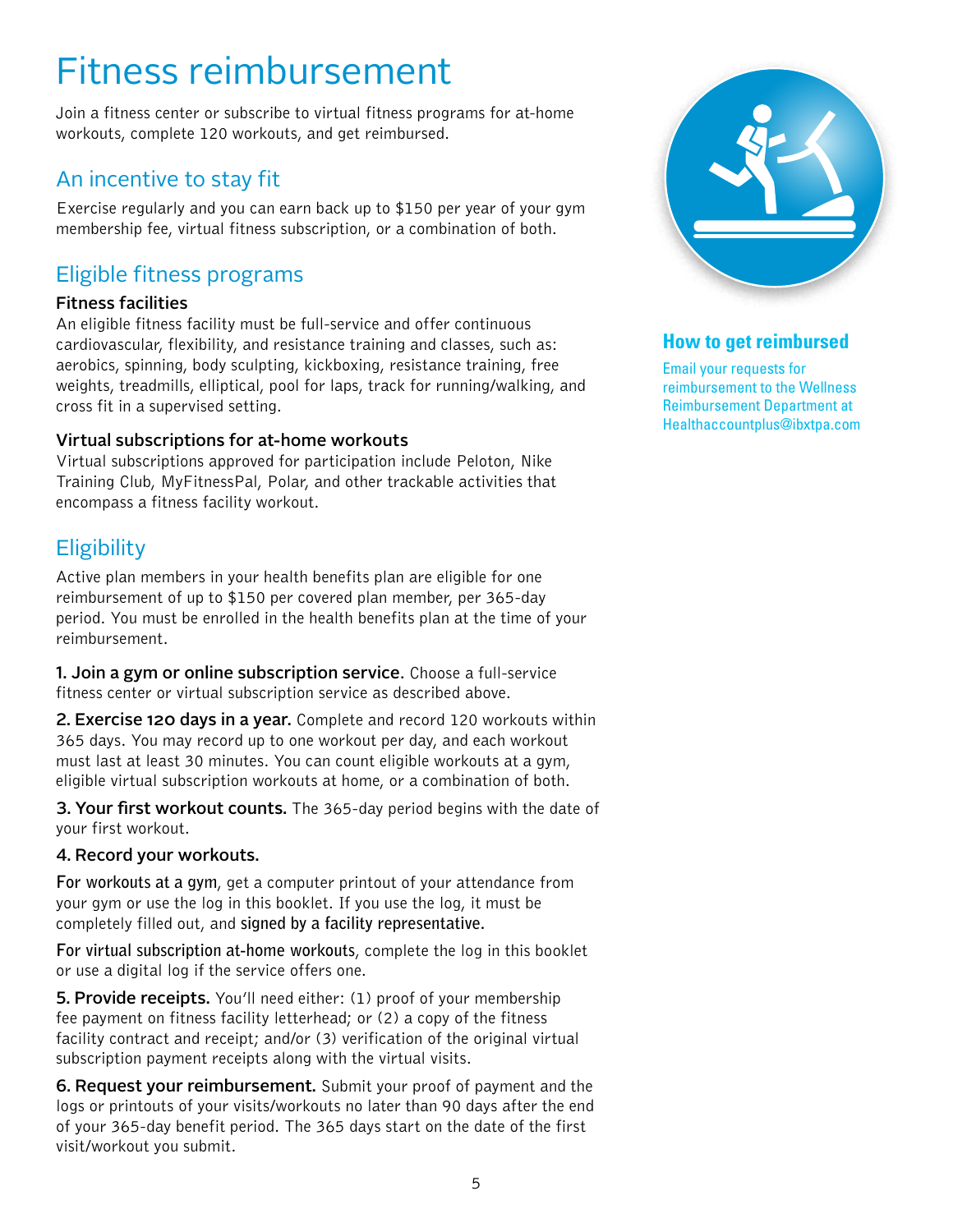### Lost workout data

If you use a fitness facility printout as your workout log or track/log your at-home workouts digitally with your online subscription service, you assume the risk that some workouts may not be credited toward the reimbursement if the facility or service has computer or other difficulties. We do not assume any responsibility for the reliability of fitness facility computer systems or online subscription services. To prevent issues of this type, you can complete the log to track your workouts.

### The following items and programs are not eligible for reimbursement:

Memberships for athletic clubs that focus on a single competitive or recreational sports activity are not eligible for reimbursement. Personal fitness instructor fees are not eligible for reimbursement. Ineligible programs also include: Pilates; yoga; outdoor "boot camp" style program; tennis; chiropractic services; racquetball; squash; golf; basketball; recreational swim clubs; dance school; sculling/rowing; martial arts; karate class; sports leagues; or country clubs.

**Lifetime memberships.** You can receive up to \$150 reimbursement of the membership fees you paid during your 365-day fitness program benefit period.

### Falsification

Logging in for another plan member at a fitness facility is prohibited.

Falsification of information in order to receive your reimbursement is strictly prohibited.

\*Independence Administrators has free telephone language-line services and TTY/TDD for the deaf or hearing impaired. If you or a member you know has difficulty communicating because of an inability to speak or understand English and needs language assistance, call the Customer Experience number on your ID Card (for the hearing impaired: TTY/TDD 711). Follow the prompts or wait to speak with a Customer Experience Advocate.

#### Questions?

Call the service number on your ID card.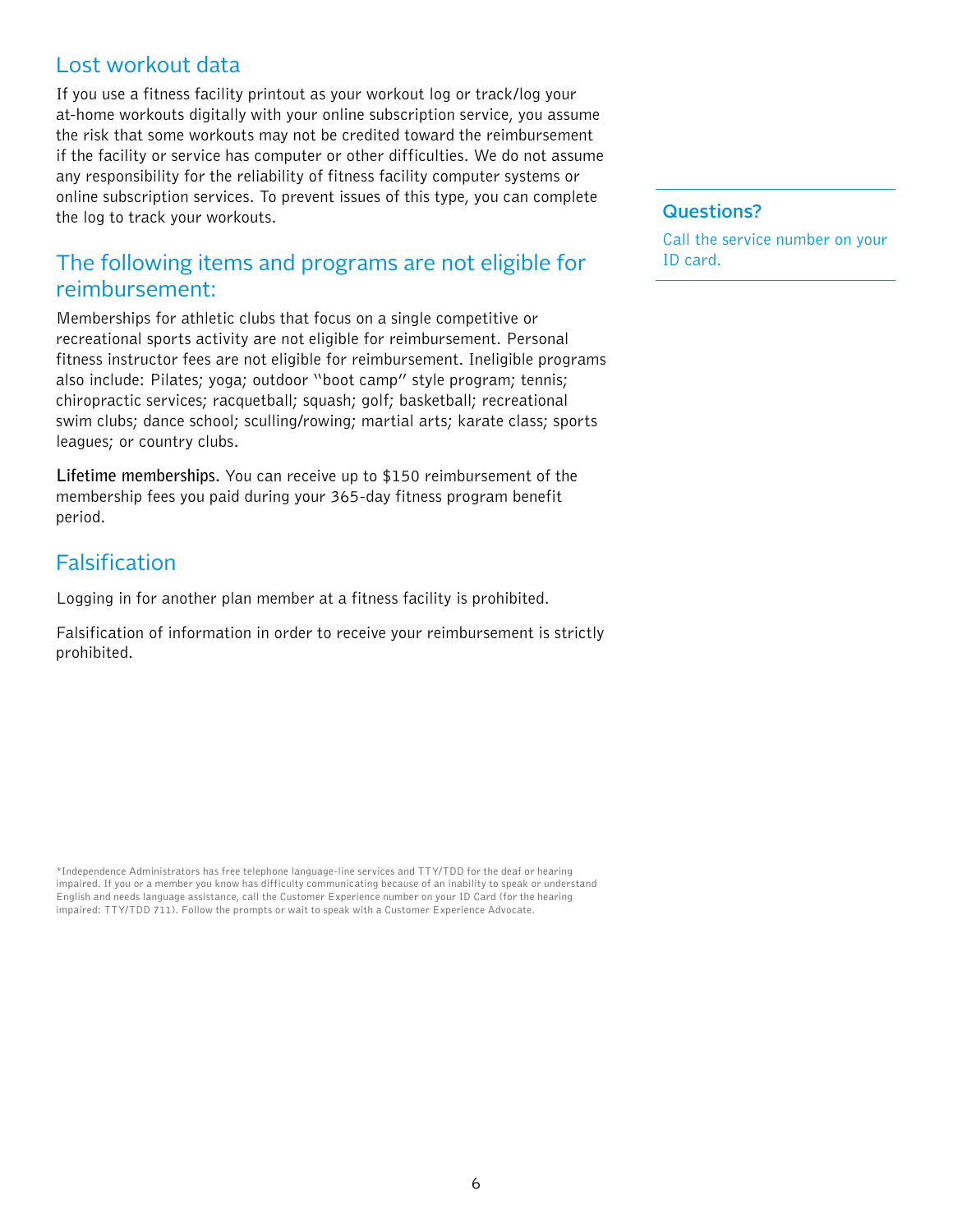### Wellness Reimbursement Fitness Logbook

Member name ID #

Fitness center authorized signature  $\equiv$ Fitness center signature required for in-person fitness center workouts. For virtual workouts, please include a copy of the subscription service's digital log.

|     | Date | Type/place of workout<br>(such as fitness center or<br>virtual program name)                                                                                                                                                                                                                                                                                                                                     | Workout<br>duration | Date | Type/place of workout<br>(such as fitness center or<br>virtual program name)                                                                                                                                                                                                                                                                                  | Workout<br>duration |
|-----|------|------------------------------------------------------------------------------------------------------------------------------------------------------------------------------------------------------------------------------------------------------------------------------------------------------------------------------------------------------------------------------------------------------------------|---------------------|------|---------------------------------------------------------------------------------------------------------------------------------------------------------------------------------------------------------------------------------------------------------------------------------------------------------------------------------------------------------------|---------------------|
|     |      |                                                                                                                                                                                                                                                                                                                                                                                                                  |                     | 31.  |                                                                                                                                                                                                                                                                                                                                                               |                     |
|     |      |                                                                                                                                                                                                                                                                                                                                                                                                                  |                     |      | $\frac{32.}{\frac{32.}{\frac{32.}{\frac{32.}{\frac{32.}{\frac{32.}{\frac{32.}{\frac{32.}{\frac{32.}{\frac{32.}{\frac{32.}{\frac{32.}{\frac{32.}{\frac{32.}{\frac{32.}{\frac{32.}{\frac{32.}{\frac{32.}{\frac{32.}{\frac{32.}{\frac{32.}{\frac{32.}{\frac{32.}{\frac{32.}{\frac{32.}{\frac{32.}{\frac{32.}{\frac{32.}{\frac{32.}{\frac{32.}{\frac{32.}{\frac{$ |                     |
|     |      | $\frac{3.1}{2}$ and $\frac{3.1}{2}$ and $\frac{3.1}{2}$ and $\frac{3.1}{2}$ and $\frac{3.1}{2}$ and $\frac{3.1}{2}$ and $\frac{3.1}{2}$ and $\frac{3.1}{2}$ and $\frac{3.1}{2}$ and $\frac{3.1}{2}$ and $\frac{3.1}{2}$ and $\frac{3.1}{2}$ and $\frac{3.1}{2}$ and $\frac{3.1}{2}$ a                                                                                                                            |                     |      | $\frac{33.}{\sqrt{25}}$                                                                                                                                                                                                                                                                                                                                       |                     |
| 4.  |      |                                                                                                                                                                                                                                                                                                                                                                                                                  |                     |      |                                                                                                                                                                                                                                                                                                                                                               |                     |
| 5.  |      |                                                                                                                                                                                                                                                                                                                                                                                                                  |                     |      |                                                                                                                                                                                                                                                                                                                                                               |                     |
|     |      |                                                                                                                                                                                                                                                                                                                                                                                                                  |                     | 36.  |                                                                                                                                                                                                                                                                                                                                                               |                     |
|     |      |                                                                                                                                                                                                                                                                                                                                                                                                                  |                     |      | $\frac{37.}{\frac{37.}{\frac{37.}{27.5}} \frac{37.}{\frac{37.}{27.5}} \frac{37.}{\frac{37.}{27.5}} \frac{37.}{\frac{37.}{27.5}}$                                                                                                                                                                                                                              |                     |
|     |      |                                                                                                                                                                                                                                                                                                                                                                                                                  |                     |      |                                                                                                                                                                                                                                                                                                                                                               |                     |
|     |      | 9. $\frac{1}{\sqrt{1-\frac{1}{2}}\sqrt{1-\frac{1}{2}}\sqrt{1-\frac{1}{2}}\sqrt{1-\frac{1}{2}}\sqrt{1-\frac{1}{2}}\sqrt{1-\frac{1}{2}}\sqrt{1-\frac{1}{2}}\sqrt{1-\frac{1}{2}}\sqrt{1-\frac{1}{2}}\sqrt{1-\frac{1}{2}}\sqrt{1-\frac{1}{2}}\sqrt{1-\frac{1}{2}}\sqrt{1-\frac{1}{2}}\sqrt{1-\frac{1}{2}}\sqrt{1-\frac{1}{2}}\sqrt{1-\frac{1}{2}}\sqrt{1-\frac{1}{2}}\sqrt{1-\frac{1}{2}}\sqrt{1-\frac{1}{2}}\sqrt{$ |                     |      |                                                                                                                                                                                                                                                                                                                                                               |                     |
| 10. |      |                                                                                                                                                                                                                                                                                                                                                                                                                  |                     |      | $\overline{40}$ .                                                                                                                                                                                                                                                                                                                                             |                     |
| 11. |      |                                                                                                                                                                                                                                                                                                                                                                                                                  |                     |      |                                                                                                                                                                                                                                                                                                                                                               |                     |
| 12. |      |                                                                                                                                                                                                                                                                                                                                                                                                                  |                     |      |                                                                                                                                                                                                                                                                                                                                                               |                     |
|     |      |                                                                                                                                                                                                                                                                                                                                                                                                                  |                     |      |                                                                                                                                                                                                                                                                                                                                                               |                     |
|     |      |                                                                                                                                                                                                                                                                                                                                                                                                                  |                     |      |                                                                                                                                                                                                                                                                                                                                                               |                     |
| 15. |      |                                                                                                                                                                                                                                                                                                                                                                                                                  |                     |      | $\frac{45.}{\frac{1}{25.60}}$                                                                                                                                                                                                                                                                                                                                 |                     |
| 16. |      |                                                                                                                                                                                                                                                                                                                                                                                                                  |                     | 46.  |                                                                                                                                                                                                                                                                                                                                                               |                     |
|     |      |                                                                                                                                                                                                                                                                                                                                                                                                                  |                     |      |                                                                                                                                                                                                                                                                                                                                                               |                     |
| 18. |      |                                                                                                                                                                                                                                                                                                                                                                                                                  |                     | 48.  |                                                                                                                                                                                                                                                                                                                                                               |                     |
| 19. |      | <u> 1989 - Johann Stein, mars an deus an deus an deus an deus an deus an deus an deus an deus an deus an deus an</u>                                                                                                                                                                                                                                                                                             |                     | 49.  |                                                                                                                                                                                                                                                                                                                                                               |                     |
|     |      |                                                                                                                                                                                                                                                                                                                                                                                                                  |                     | 50.  |                                                                                                                                                                                                                                                                                                                                                               |                     |
|     |      |                                                                                                                                                                                                                                                                                                                                                                                                                  |                     |      |                                                                                                                                                                                                                                                                                                                                                               |                     |
| 22. |      |                                                                                                                                                                                                                                                                                                                                                                                                                  |                     |      |                                                                                                                                                                                                                                                                                                                                                               |                     |
|     |      |                                                                                                                                                                                                                                                                                                                                                                                                                  |                     | 53.  |                                                                                                                                                                                                                                                                                                                                                               |                     |
| 24. |      |                                                                                                                                                                                                                                                                                                                                                                                                                  |                     |      |                                                                                                                                                                                                                                                                                                                                                               |                     |
| 25. |      | <u> 1989 - Andrea Andrew Maria (h. 1989).</u>                                                                                                                                                                                                                                                                                                                                                                    |                     |      |                                                                                                                                                                                                                                                                                                                                                               |                     |
| 26. |      |                                                                                                                                                                                                                                                                                                                                                                                                                  |                     | 56.  |                                                                                                                                                                                                                                                                                                                                                               |                     |
| 27. |      |                                                                                                                                                                                                                                                                                                                                                                                                                  |                     | 57.  |                                                                                                                                                                                                                                                                                                                                                               |                     |
| 28. |      |                                                                                                                                                                                                                                                                                                                                                                                                                  |                     |      |                                                                                                                                                                                                                                                                                                                                                               |                     |
| 29. |      |                                                                                                                                                                                                                                                                                                                                                                                                                  |                     | 59.  |                                                                                                                                                                                                                                                                                                                                                               |                     |
| 30. |      |                                                                                                                                                                                                                                                                                                                                                                                                                  |                     | 60.  |                                                                                                                                                                                                                                                                                                                                                               |                     |

Independence Administrators